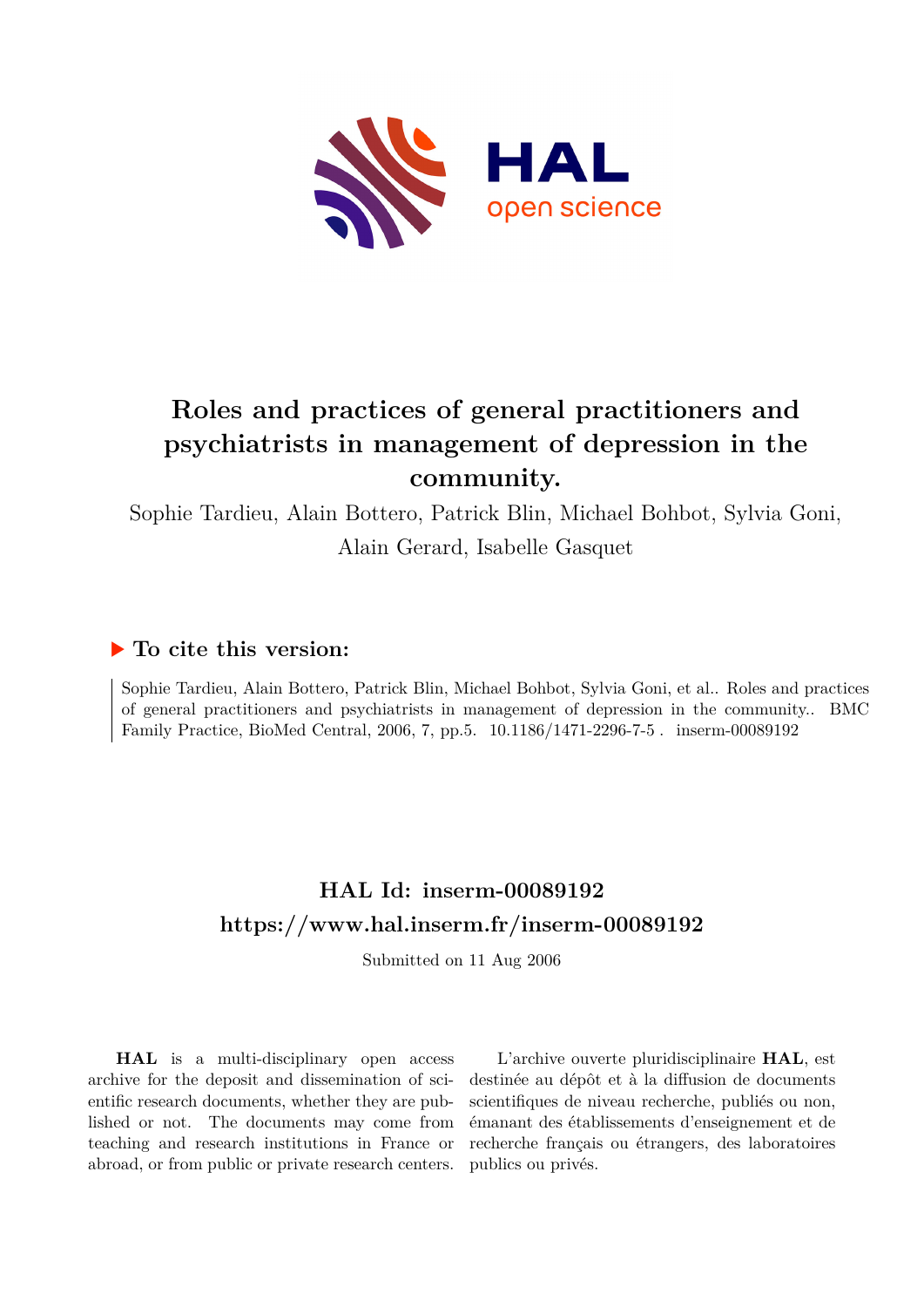## Research article **Contract Contract Contract Contract Contract Contract Contract Contract Contract Contract Contract Contract Contract Contract Contract Contract Contract Contract Contract Contract Contract Contract Contra**

## **Roles and practices of general practitioners and psychiatrists in management of depression in the community** Sophie Tardieu\*<sup>1,2</sup>, Alain Bottero<sup>3</sup>, Patrick Blin<sup>4</sup>, Michael Bohbot<sup>5</sup>, Sylvia Goni<sup>5</sup>, Alain Gerard<sup>3</sup> and Isabelle Gasquet<sup>6,7</sup>

Address: <sup>1</sup>Medical Evaluation Department, Assistance Publique-Hôpitaux de Marseille, Marseille, France, <sup>2</sup>Public Health Department, EA 3279, Faculté de Médecine, Marseille, France, 3Paris, 4Pharmacology Department, Université Victor Segalen Bordeaux 2, Bordeaux, France, 5Lundbeck-France, Paris, <sup>6</sup>National Institute of Health and Medical Research, INSERM-U 669 Paris, France and <sup>7</sup>Direction de la Politique médicale, Assistance Publique – Hôpitaux de Paris, Paris, France

Email: Sophie Tardieu\* - sophie.tardieu@ap-hm.fr; Alain Bottero - verbot@wanadoo.fr; Patrick Blin - patrick.blin@pharmaco.u-bordeaux2.fr; Michael Bohbot - mboh@lundbeck.com; Sylvia Goni - SYGO@Lundbeck.com; Alain Gerard - al.gerard@free.fr; Isabelle Gasquet - isabelle.gasquet@sap.ap-hop-paris.fr

\* Corresponding author

Published: 30 January 2006

*BMC Family Practice* 2006, **7**:5 doi:10.1186/1471-2296-7-5

[This article is available from: http://www.biomedcentral.com/1471-2296/7/5](http://www.biomedcentral.com/1471-2296/7/5)

© 2006 Tardieu et al; licensee BioMed Central Ltd.

This is an Open Access article distributed under the terms of the Creative Commons Attribution License [\(http://creativecommons.org/licenses/by/2.0\)](http://creativecommons.org/licenses/by/2.0), which permits unrestricted use, distribution, and reproduction in any medium, provided the original work is properly cited.

Received: 20 June 2005 Accepted: 30 January 2006

#### **Abstract**

**Background:** Little is known about depressed patients' profiles and how they are managed. The aim of the study is to compare GPs and psychiatrists for 1°) sociodemographic and clinical profile of their patients considered as depressed 2°) patterns of care provision.

**Methods:** The study design is an observational cross-sectional study on a random sample of GPs and psychiatrists working in France. Consecutive inclusion of patients seen in consultation considered as depressed by the physician. GPs enrolled 6,104 and psychiatrists 1,433 patients. Data collected: sociodemographics, psychiatric profile, environmental risk factors of depression and treatment. All clinical data were collected by participating physicians; there was no direct independent clinical assessment of patients to check the diagnosis of depressive disorder.

**Results:** Compared to patients identified as depressed by GPs, those identified by psychiatrists were younger, more often urban (10.5% v 5.4% – OR = 2.4), educated (42.4% v 25.4% – OR = 3.9), met DSM-IV criteria for depression (94.6% v 85.6% – OR = 2.9), had been hospitalized for depression (26.1% v 15.6% – OR = 2.0) and were younger at onset of depressive problems (all adjusted  $p \le .001$ ). No difference was found for psychiatric and somatic comorbidity, suicide attempt and severity of current depression.

Compared to GPs, psychiatrists more often prescribed tricyclics and very novel antidepressants (7.8% v 2.3% OR = 5.0 and 6.8% v 3.0% OR = 3.8) with longer duration of antidepressant treatment. GPs' patients received more "non-conventional" treatment  $(8.8\% \vee 2.4\% \nOR = 0.3)$  and less psychotherapy (72.2% v 89.1% OR = 3.1) (all adjusted  $p < .001$ ).

**Conclusion:** Differences between patients mainly concerned educational level and area of residence with few differences regarding clinical profile. Differences between practices of GPs and psychiatrists appear to reflect more the organization of the French care system than the competence of providers.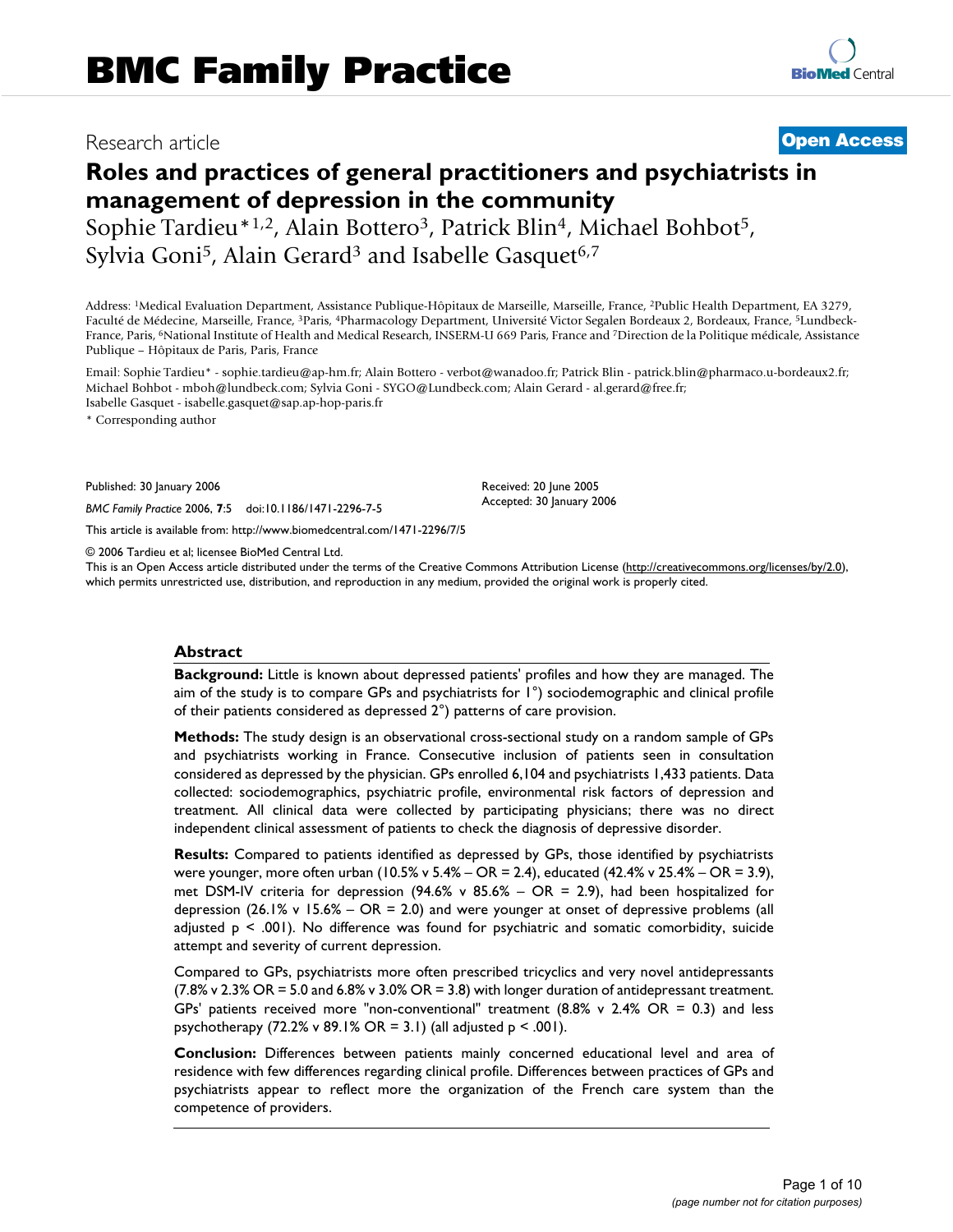## **Background**

Depression is a highly prevalent disorder associated with enormous personal and societal cost [1] The global burden of mental illness is expected to rise sharply over the coming decades. The WHO Global Burden of Disease Study estimates that by 2020, major depression will rank as the second cause of disability[2] There is general agreement in European community studies that the current (12-month) prevalence rate for major depressive disorder is approximately 6%[3] Excluding hypertension, depression is commoner in primary care settings than any other condition. An average prevalence rate of 10.4% for current depressive episode (ICD-10) was reported by the WHO study of consecutive presenters in primary care[4]

In the health care system overall, GPs play a key role in diagnosing and treating patients with depressive disorders [5-7].

From the 1980s, numerous well-designed studies have reported that major depressive disorder is under-diagnosed and under-treated by GPs. [8-10] In comparison to the extensive literature on detection and diagnosis of depression, little is known about depressed patients' profiles and how they are actually treated outside the USA and the UK. To design quality improvement programs, information is urgently needed about current practices and the reasons for variation in "real life" settings.

The present observational study aimed to compare GPs and private psychiatrists 1°) for sociodemographic and clinical profile of their patients seen in consultation and considered as depressed by GPs (PDGPs) and psychiatrists (PDPs) 2°) for patterns of care provision for these patients.

## **Methods**

## *Study design and sample*

1,815 psychiatrists and 9,593 GPS were personally approached in their practices. They were randomly selected from a national database of 4,330 private psychiatrists and 51,421 GPs. Among these, 361 private psychiatrists and 2,570 GPs agreed to participate (participation rate 26.8% and 19.9%, respectively).

Over a 3-month inclusion period, psychiatrists were asked to include prospectively the first five consecutive patients considered as depressed seen in consultation and GPs were asked to include prospectively the first three consecutive patients identified as depressed. Inclusion criteria were: patients considered as depressed by the practitioner (this means no direct independent clinical assessment of the patient (by the physician in charge) to check the diagnosis of depressive disorder), age 18 plus, ongoing depressive disorder, and patients with episodes of depression at any stage of treatment. Patients were included whether or not the physician prescribed treatment for depression. (84.5% of participating psychiatrists and 84.6% of participating GPs included at least one patient). Between September 2002 and February 2003, these practitioners enrolled 1,433 and 6104 patients respectively. The mean number of patients enrolled was  $4.8$  (sd = 0.69) for psychiatrists and  $2.5$  (sd = 0.41) for GPs.

Three groups of practitioners were considered: 1°) eligible practitioners that included patients, 2°) eligible practitioners that did not include patients and 3°) eligible practitioners that did not participate to the study. The comparison of these three groups showed over-representation of female GPs, under-representation of physicians in the Paris region and over-representation of practitioners in western regions of France (for both GPs and psychiatrists), and the Mediterranean region (psychiatrists only) in group 1. No other differences were detected (Table 1).

## *Data collected*

All clinical data were collected by participating physicians; there was no direct independent clinical assessment by the physician in charge of the patient to check the diagnosis of depressive disorder. The physicians recorded selected cases on anonymous patient record forms. Information gathered was divided into thee domains:

1) Patient socio-demographic variables: gender, age, marital status, area of residence, living arrangements, professional status, educational status, and income level.

2) Present and past clinical profile, using DSM-IV criteria for major depressive disorders [11] interspersed with other symptoms, and also alcohol dependency, bipolar disorder, anxiety disorder, suicide attempts, hospitalization for depressive problems, past episode of depressive disorder and age at first depressive episode. The severity of the depressive disorders was evaluated with the CGI-severity scale(.)[12] A list of significant stressful events that might contribute to the depressive episode was also proposed.

3) Type of care provided for the current depressive episode (psychotropics, psychotherapy, non conventional treatment, concomitant care by another health professional) and how long the patient had been in care.

According to the French ethics committee procedures, the protocol was submitted to the national medical association committee (CNOM) and to the national committee for protection of individual privacy (CNIL). Before including a patient, the physician was required to provide an information letter to obtain informed consent.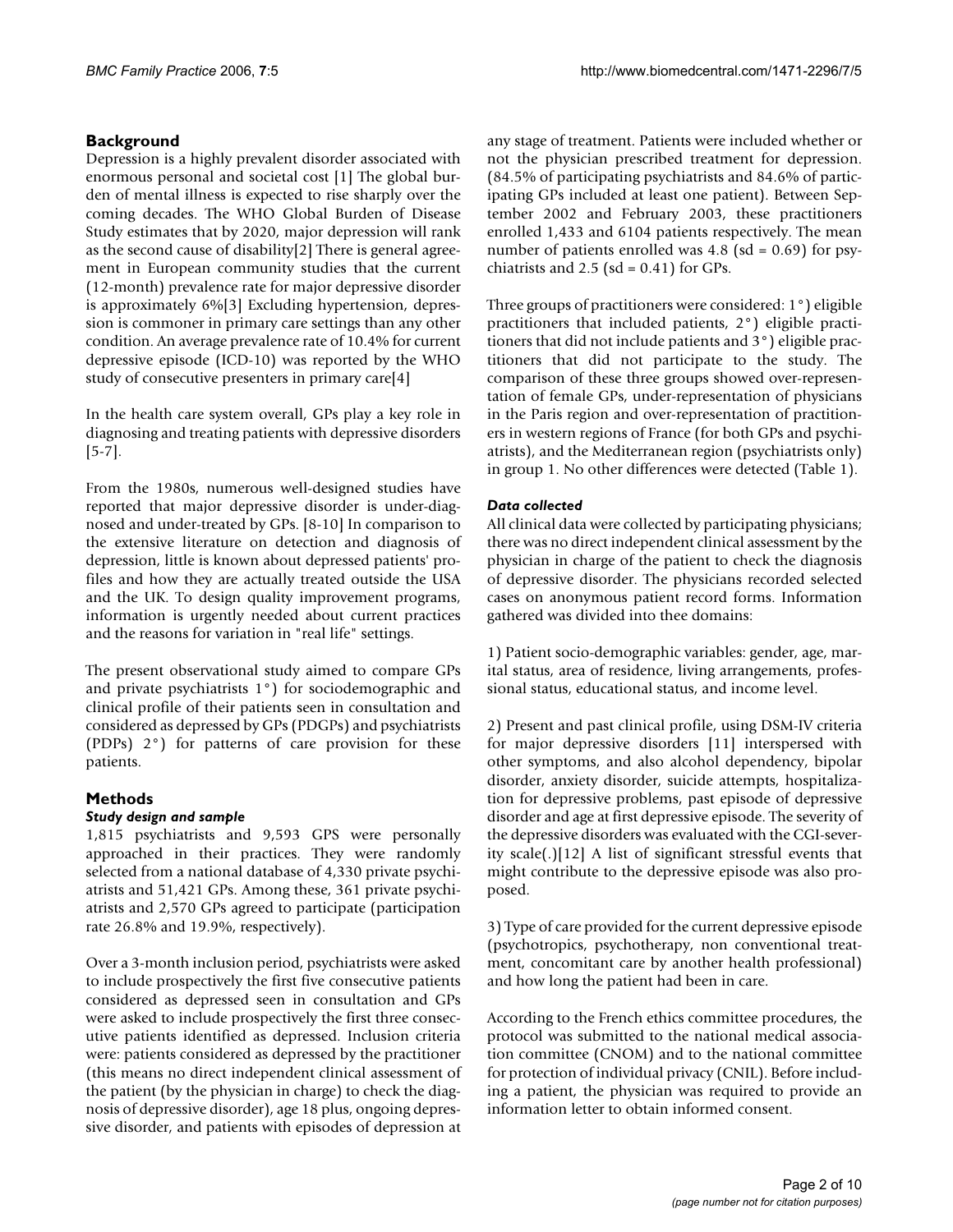|                                                                        | Eligible GPs            |                        |                     | Eligible psychiatrists |                         |                        |                     |            |
|------------------------------------------------------------------------|-------------------------|------------------------|---------------------|------------------------|-------------------------|------------------------|---------------------|------------|
|                                                                        | participants            |                        | non-<br>participant |                        | participants            |                        | non-<br>participant |            |
|                                                                        | at least one<br>patient | no patient<br>included |                     |                        | at least one<br>patient | no patient<br>included |                     |            |
|                                                                        | $n = 2175$              | $n = 395$              | $N = 7021$          | $P^*$                  | $n = 305$               | $n = 56$               | $N = 1454$          | <b>P</b> * |
| Distribution within the type of<br>practitioner (%)                    | 22.7                    | 4.1                    | 73.2                |                        | 16.8                    | 3.1                    | 80.1                |            |
| Female gender (%)                                                      | 20.7                    | 4.1                    | na                  | 0.003                  | 38.3                    | 26.3                   | na                  | 0.09       |
| Regional distribution (%)                                              |                         |                        |                     | < 0.001                |                         |                        |                     | < 0.001    |
| Paris, surrounding departments                                         | 9.7                     | 13.2                   | 14.8                |                        | 21.0                    | 22.4                   | 27.5                |            |
| Paris basin                                                            | 13.7                    | 16.7                   | 18.3                |                        | 10.2                    | 19.0                   | 14.4                |            |
| East                                                                   | 11.5                    | 10.4                   | 12.2                |                        | 8.9                     | 8.6                    | 12.6                |            |
| North-east                                                             | 10.9                    | 6.1                    | 8.5                 |                        | 5.6                     | 5.2                    | 7.7                 |            |
| North                                                                  | 6.2                     | 6.1                    | 6.3                 |                        | 6.9                     | 6.9                    | 3.3                 |            |
| West                                                                   | 17.6                    | 8.9                    | 13.6                |                        | 13.1                    | 6.9                    | 11.2                |            |
| South-west                                                             | 15.7                    | 19.7                   | 12.3                |                        | 14.4                    | 10.3                   | 0.1                 |            |
| Mediterranean region                                                   | 14.6                    | 19.0                   | 14.0                |                        | 20.0                    | 20.7                   | 13.2                |            |
| Age (%)                                                                |                         |                        | na                  | 0.16                   |                         |                        | na                  | 0.46       |
| 40 years and less                                                      | 20.8                    | 16.7                   |                     |                        | 11.1                    | 5.7                    |                     |            |
| $41-50$ years                                                          | 48.3                    | 49.0                   |                     |                        | 48.3                    | 49.1                   |                     |            |
| 50 years and more                                                      | 30.8                    | 34.3                   |                     |                        | 40.6                    | 45.3                   |                     |            |
| Mean # of years of private<br>practice (sd)                            | 17.4(8.3)               | 17.7(7.8)              | na                  | 0.51                   | 16.1(7.2)               | 15.6(6.8)              | na                  | 0.67       |
| Mean # of patient consultations<br>per month (sd)                      | 468.6<br>(210.1)        | 526.7<br>(216.5)       | na                  | 0.08                   | 302 (240.0)             | na                     | na                  |            |
| Proportion of depressed<br>patient/overall patient of the<br>physician |                         |                        | na                  | 0.19                   |                         | na                     | na                  |            |
| $\leq$ 5                                                               | 15.5                    | 12.0                   |                     |                        | 0.0                     |                        |                     |            |
| $6 - 10$                                                               | 43.5                    | 32.0                   |                     |                        | 2.0                     |                        |                     |            |
| $11 - 20$                                                              | 33.3                    | 36.0                   |                     |                        | 5.6                     |                        |                     |            |
| $21 - 30$                                                              | 4.3                     | 12.0                   |                     |                        | 12.3                    |                        |                     |            |
| $31 - 40$                                                              | 2.5                     | 8.0                    |                     |                        | 23.3                    |                        |                     |            |
| $41 - 50$                                                              | 0.5                     | 0.0                    |                     |                        | 20.9                    |                        |                     |            |
| $>50$                                                                  | 0.3                     | 0.0                    |                     |                        | 35.9                    |                        |                     |            |

#### **Table 1: Description of the eligible practitioners**

\* chi2 test, comparison of participants having included at least one patient v participants not having included any patient v. non participants (if data available),

na: data non available

#### *Statistical analysis*

Psychiatrists were compared to GPs using logistic regression adjusted on patient gender and age. For variables related to care patterns, analyses were also adjusted on CGI score. As it was not possible to consider the "centre" (practitioner) effect in the logistic regressions in these models (the variable "centre" is nested in the dependent variable "psychiatrist v. GP"), other analyses were previously conducted in order to detect any « cluster effect » since each practitioner included several patients. Two additional logistic models were used with each of the criteria (sociodemographic profile, clinical status, life events,

and medical care). The only variable not tested was "geographic area" because it was nested in the variable "centre".

In the two models the criterion was the dependent (binary) variable with the following effects tested: age, gender and CGI-score for medical care, type of respondent (psychiatrists versus GPs). In the first model the variable "centre" (as a random effect) was added but not in the second model. The P values obtained for the variable "psychiatrist v. GP" on each model were compared. They were all very similar.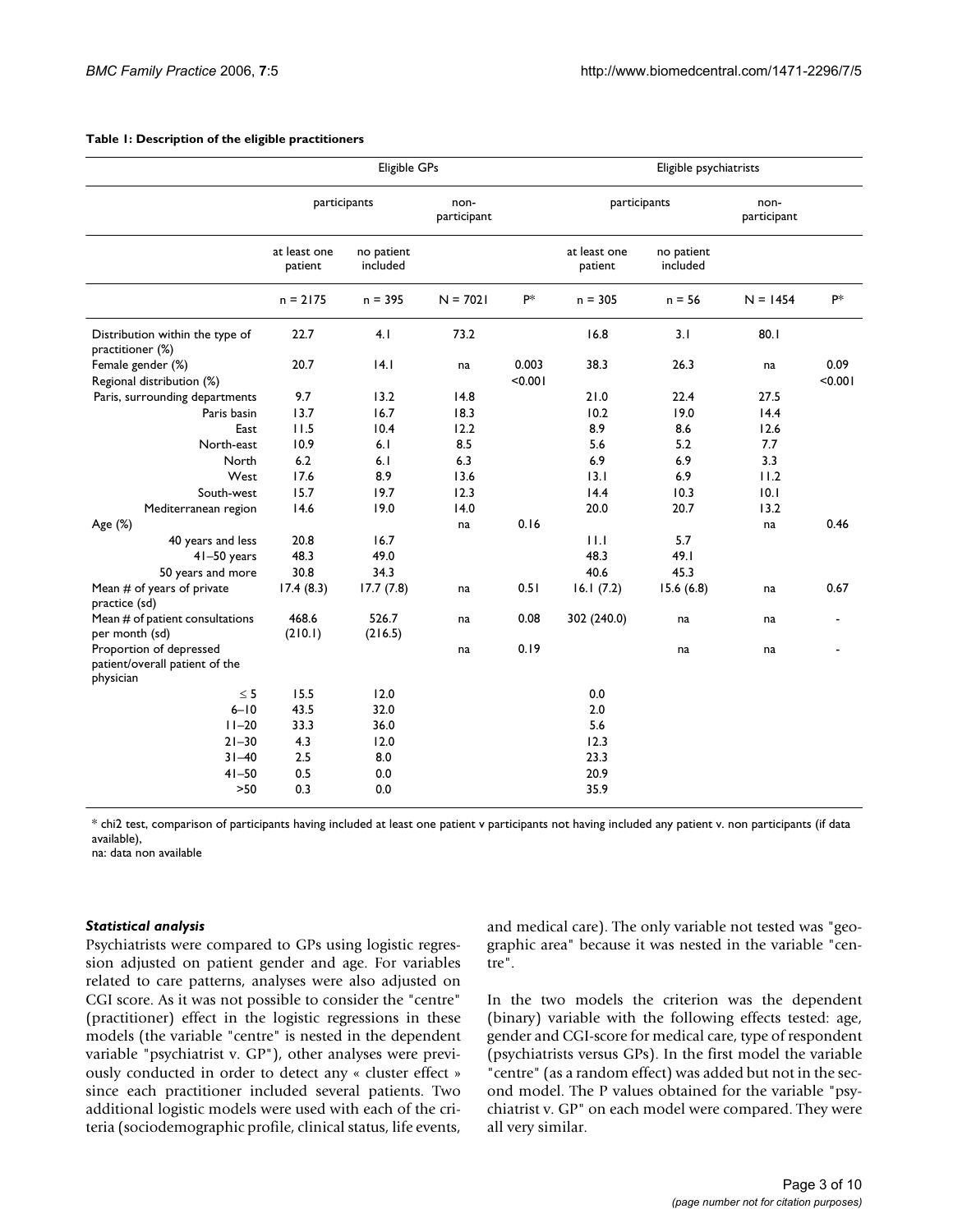|                                    | GPs' patients<br>$n = 6104$ | Psychiatrists' patients<br>$n = 1433$ | P value *                   |
|------------------------------------|-----------------------------|---------------------------------------|-----------------------------|
|                                    | n (%)                       | n (%)                                 |                             |
| Age                                |                             |                                       | < 0.001                     |
| $<$ 30 years                       | 681 (11.2)                  | 206 (14.4)                            |                             |
| $31-40$ years                      | 1390 (22.90)                | 346 (24.2)                            |                             |
| $41-50$ years                      | 1607(26.5)                  | 443 (31.0)                            |                             |
| $51-60$ years                      | 1210(19.9)                  | 314(21.9)                             |                             |
| $> 60$ years                       | 1186(19.5)                  | 122(8.5)                              |                             |
| Female gender                      | 4367 (71.7)                 | 1004(70.1)                            | 0.22                        |
|                                    |                             |                                       | OR [IC95] **                |
| Marital status                     |                             |                                       |                             |
| Single                             | 779 (12.8)                  | 270 (18.9)                            | 1.0                         |
| Married, living with partner       | 3695 (60.9)                 | 841 (58.8)                            | $0.80$ [0,68 - 0.94]        |
| Separated or divorced Widowed      | 1598(26.3)                  | 319(22.3)                             | $0.77$ [0,63 - 0,95]        |
| Living Arrangement                 |                             |                                       |                             |
| Living alone                       | 1368(22.5)                  | 337 (23.5)                            | 1.0                         |
| Living with I person               | 1568(25.8)                  | 386 (27.0)                            | $1.01$ [0,86 - 1,19]        |
| Living with $\geq 2$ persons       | 3137(51.7)                  | 708 (49.5)                            | $0.80(0.69 - 0.93]$         |
| Geographic area<br>Rural (< 50000) | 4164 (69.0)                 | 742 (52.5)                            | 1,0                         |
| Urban (>50000)                     | 1544(25.6)                  | 523 (37.0)                            | $1,89$ [1.67 -2.15]         |
| Paris region                       |                             | 148(10.5)                             | $2.44$ [1.98 – 3.01]        |
| Profession                         | 326 (5.4)                   |                                       |                             |
| Never worked                       | 521 (8.8)                   | 99 (7.0)                              | 1.0                         |
| Farmer                             | 213(3.6)                    | 28(2.0)                               | $0.86$ $[0.54 - 1.35]$      |
| Trade, commerce, artisan           | 428 (7.2)                   | 59 (4.2)                              | $0.78$ [0.55 - 1.11]        |
| Managerial, I professional         | 711 (12.0)                  | 290 (20.5)                            | <b>2.11</b> $[1.63 - 2.74]$ |
| Intermediate Professions)          | 1243(21.0)                  | 416(29.3)                             | $1.73$ [1.35 - 2.21]        |
| <b>Executives</b>                  | 2032 (34.3)                 | 434 (30.6)                            | $1.10$ [0.87 - 1.40]        |
| Worker                             | 769 (13.0)                  | 92(6.5)                               | $0.64$ [0.47 - 0.87]        |
| Occupation                         |                             |                                       |                             |
| Employed                           | 3536 (58.3)                 | 943 (65.8)                            | 1.0                         |
| Unemployed                         | 533 (8.8)                   | 122(8.5)                              | $0.85$ [0.69 - 1.05]        |
| Retired                            | 1194(19.7)                  | 141(9.8)                              | $0.55$ [0.43 - 0.70]        |
| Homemaker                          | 518(8.5)                    | 92(6.4)                               | $0.72$ [0.56 - 0.91]        |
| Student                            | 111(1.8)                    | 53 (3.7)                              | $1.52$ [1.06 – 2.17]        |
| Other                              | 170(2.8)                    | 82(5.7)                               | $1.94$ [1.47 – 2.57]        |
| <b>Educational level</b>           |                             |                                       |                             |
| Primary                            | 926 (15.9)                  | 82(5.8)                               | 1,0                         |
| Lower secondary                    | 1854(31.9)                  | 353(25.1)                             | $1.94$ [1.50 - 2.51]        |
| Upper secondary                    | 1564(26.9)                  | 376 (26.7)                            | $2.39$ [1.85 - 3.10]        |
| Higher education                   | 1477(25.4)                  | 598 (42.4)                            | $3.95$ [3.06 - 5.09]        |
| Income                             |                             |                                       |                             |
| Destitute                          | 83(1.4)                     | 19(1.3)                               | 1,0                         |
| Low                                | 1119(18.5)                  | 228 (16.0)                            | $0.98$ [0.58 - 1.65]        |
| Moderate                           | 3569 (58.9)                 | 830 (58.2)                            | $1.14$ [0.69 - 1.89]        |
| High                               | 1291(21.3)                  | 350 (24.5)                            | $1.41$ [0.84 - 2.36]        |

#### **Table 2: Comparison of sociodemographic profile of GPs' depressed patient and psychiatrists' depressed patient (n = 7537)**

In bold: statistically significant odds ratio ( $p < 0.05$ ) and less than 0.5 or higher than 2.0

\* Chi2 test

\*\* GPs' patients are the reference, odd ratio adjusted on gender and on age as a quantitative variable

Because of the large sample, a small difference in percentage was statistically significant. Therefore odd-ratios equal to or higher than 2 or equal to or lower than 0.5 were retained as being clinically relevant, these values being classically used in epidemiological studies.

Statistical analysis was performed using SAS® software (version 8.2).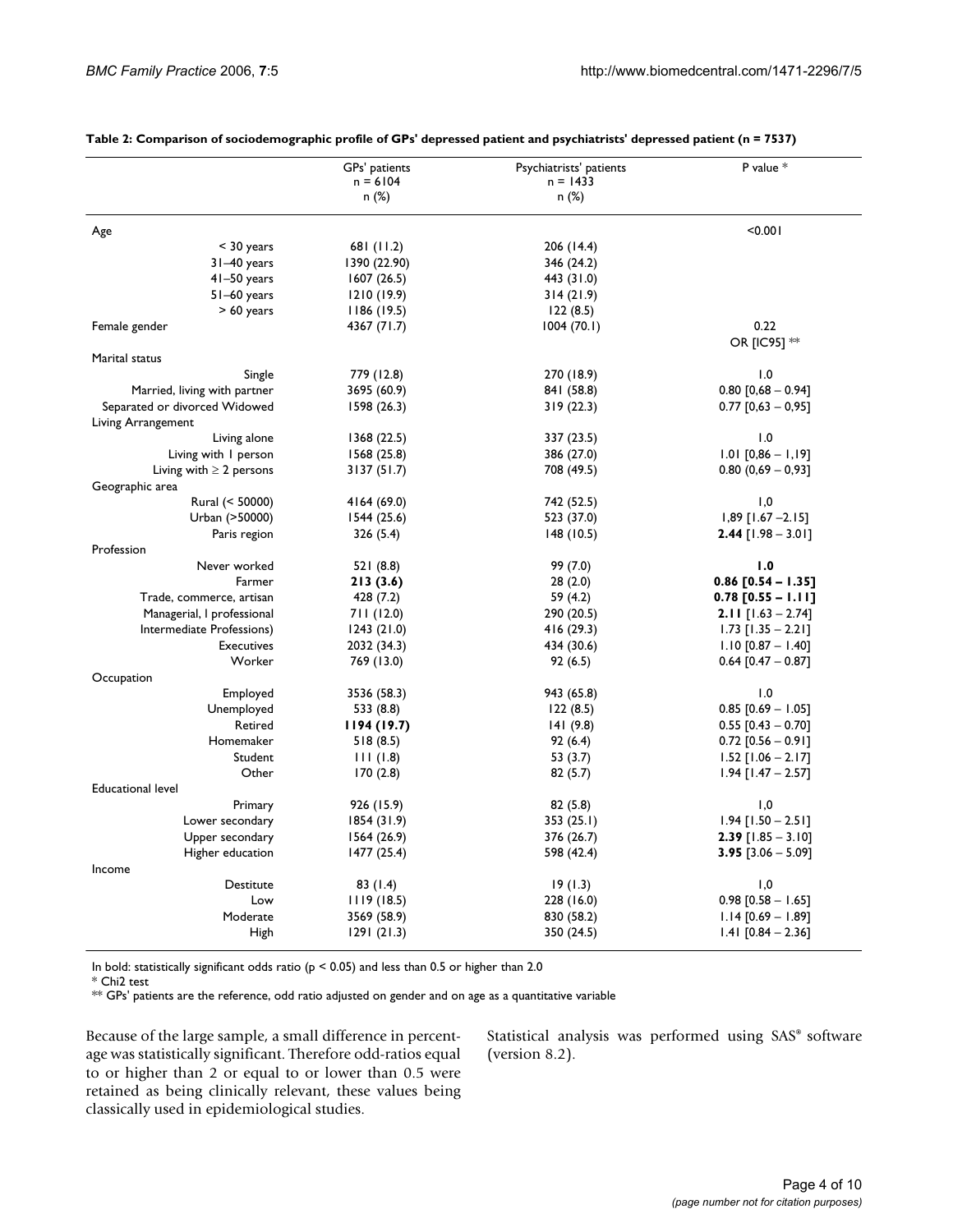|                                                                                | GPs' patients | Psychiatrists' patients | OR [IC95]*           |  |
|--------------------------------------------------------------------------------|---------------|-------------------------|----------------------|--|
|                                                                                | $n = 6104$    | $n = 1433$              |                      |  |
|                                                                                | n (%)         | n(%)                    |                      |  |
| Status at the time of the clinical diagnosis of the current depressive episode |               |                         |                      |  |
| DSM-IV diagnosis of MDD                                                        |               |                         |                      |  |
| Yes                                                                            | 5223 (85.6)   | 1355 (94.6)             | $2.91$ [2.28 - 3.70] |  |
| No                                                                             | 880 (14.4)    | 77(5.4)                 | 1.0                  |  |
| Number of symptoms of MDD on<br>criterion A <sup>**</sup>                      |               |                         |                      |  |
| $5 - 6$                                                                        | 2397 (45.9)   | 416 (30.7)              | 1.0                  |  |
| $7 - 9$                                                                        | 2826 (54.1)   | 939 (69.3)              | $1.90$ [1.67 - 2.16] |  |
| <b>CGI-severity</b>                                                            |               |                         |                      |  |
| Normal to moderately ill                                                       | 1350 (22.8)   | 215(15.1)               | 1.0                  |  |
| Markedly to among the most ill                                                 | 4562 (77.2)   | 1207 (84.9)             | $1.67$ [1.43 - 1.97] |  |
| <b>Psychiatric antecedents</b>                                                 |               |                         |                      |  |
| Past depressive episode                                                        |               |                         |                      |  |
| Yes                                                                            | 3068 (51.8)   | 836 (58.8)              | $1.43$ [1.27 - 1.61] |  |
| No                                                                             | 2853 (48.2)   | 585 (41.2)              | 1.0                  |  |
| Hospitalization for depressive<br>problem                                      |               |                         |                      |  |
| Yes                                                                            | 940 (15.6)    | 371(26.1)               | $2.03$ [1.77 - 2.34] |  |
| No                                                                             | 5076 (84.4)   | 1050 (73.9)             | 1.0                  |  |
| Suicide attempt                                                                |               |                         |                      |  |
| Yes                                                                            | 665 $(11.1)$  | 258 (18.2)              | $1.73$ [1.48 - 2.03] |  |
| No                                                                             | 5312 (88.9)   | 1161(81.8)              | 1.0                  |  |
| Bipolar disorder                                                               |               |                         |                      |  |
| Yes                                                                            | 295 (4.9)     | 107(7.5)                | $1.70$ [1.35 - 2.15] |  |
| No                                                                             | 5703 (95.1)   | 1311(92.5)              | 1.0                  |  |
| Alcohol dependence                                                             |               |                         |                      |  |
| Yes                                                                            | 613(10.2)     | 137(9.6)                | $0.93$ [0.76 - 1.14) |  |
| No                                                                             | 5412 (89.8)   | 1284 (90.4)             | 1.0                  |  |
| Anxiety disorder                                                               |               |                         |                      |  |
| Yes                                                                            | 4798 (79.5)   | 1050(74.3)              | $0.76$ [0.67 - 0.87] |  |
| No                                                                             | 1239 (20.5)   | 363(25.7)               | 1.0                  |  |
| Current chronic somatic disorder<br>$*$                                        |               |                         |                      |  |
| Yes                                                                            | 2830 (47.5)   | 500 (35.8)              | $0.72$ [0.63 - 0.83] |  |
| No                                                                             | 3123 (52.5)   | 898 (64.2)              | 1.0                  |  |

#### **Table 3: Comparison of clinical status and past history between GPs' patients and psychiatrists' patients (n = 7537)**

In bold: statistically significant odds ratio ( $p < 0.05$ ) and less than 0.5 or higher than 2.0

\* GPs' patient are the reference, odd ratio adjusted on gender and on age as a quantitative variable

\*\* Excluding patient with no MDD diagnosis. Criteria A are depressed mood (A1), anhedonia (A2), weight loss when no dieting or weight gain (A3), insomnia or hypersomnia (A4), psychomotor agitation or retardation (A5), fatigue or loss of energy (A6), feeling of worthlessness or guilt (A7), diminished ability to think or concentrate (A8), suicidal behavior (A9)

\*\*\* Neurological, cardiovascular, pulmonary, hepato-gastro-enterological, endocrinological and others (including cancer)

#### **Results**

#### *Sociodemographic profile (Table 2)*

The PDPs were younger than the PDGPs (44.3 years, sd = 12.3 v. 47.9 years sd = 14.9,  $p = < .001$ ). The biggest difference appeared in the over 60s with twice the proportion of these patients in the PDGP compared to the PDP group.

PDPs more often lived in urban areas than PDGPs. For patients living in the Paris region, the likelihood of consulting a psychiatrist rather than a GP was 2.5 times greater. The distance covered to get to the consultation was much greater for PDP than for PDGP, with 62.7% of PDPs taking less than half hour to reach the consultation v. 90.7% of PDGPs (p adjusted on gender and age  $< 0.001$ ).

Educational level was the most marked socio-demographic factor influencing choice of a psychiatrist rather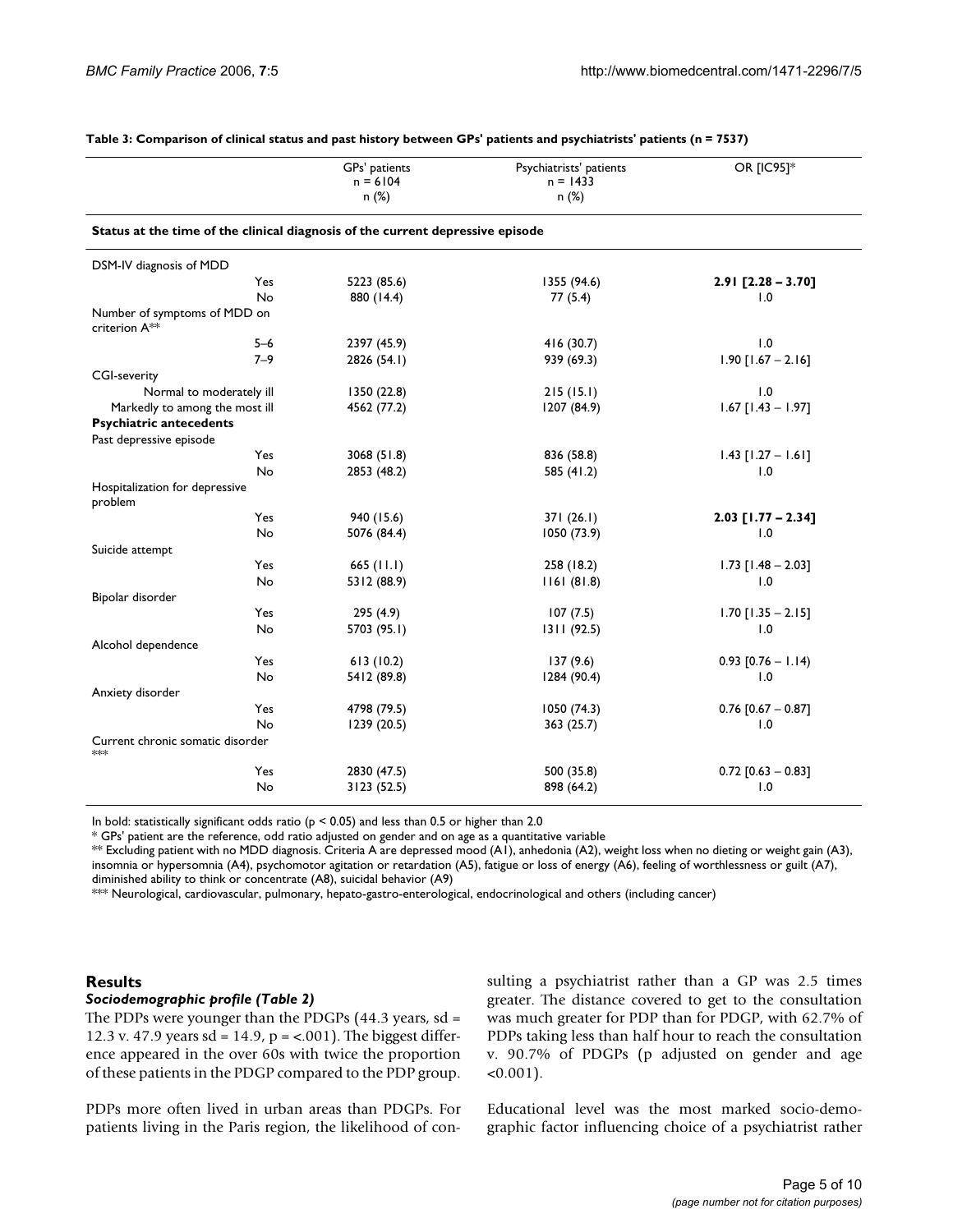|                                                   | GPs' patients | Psychiatrists' patients | <b>OR [IC95]*</b>    |
|---------------------------------------------------|---------------|-------------------------|----------------------|
|                                                   | $n = 6104$    | $n = 1433$              |                      |
|                                                   | n (%)         | n (%)                   |                      |
| Serious health problem                            |               |                         |                      |
| Yes                                               | 642 (10.5)    | 128(8.9)                | 1.0                  |
| No                                                | 5462 (89.5)   | 1305(91.1)              | $0.96$ [0.78 - 1.18] |
| Death of a person close                           |               |                         |                      |
| Yes                                               | 822 (14.4)    | 165(11.5)               | 1.0                  |
| No                                                | 5222 (85.6)   | 1268 (88.5)             | $0.86$ [0.72 - 1.03] |
| Physical or sexual abuse                          |               |                         |                      |
| Yes                                               | 164(2.7)      | 46(3.2)                 | 1.0                  |
| No                                                | 5940 (97.3)   | 1387 (96.8)             | $1.01$ [0.79 - 1.54] |
| Pregnancy-childbirth                              |               |                         |                      |
| Yes                                               | 151(2.5)      | 38(2.7)                 | 1.0                  |
| No                                                | 5953 (97.5)   | 1395 (97.3)             | $0.88$ [0.61 - 1.27] |
| Divorce, separation or conflict<br>with a partner |               |                         |                      |
| Yes                                               | 1759 (28.8)   | 399 (27.8)              | 1.0                  |
| No                                                | 4345 (71.2)   | 1034(72.2)              | $0.88$ [0.78 - 1.01] |
| Loss of job, unemployment                         |               |                         |                      |
| Yes                                               | 373(6.1)      | 81(5.7)                 | 1.0                  |
| No                                                | 5731 (93.9)   | 1352 (94.3)             | $0.85$ [0.66 - 1.09] |
| Conflict or harassment at work                    |               |                         |                      |
| Yes                                               | 760 (12.5)    | 228 (15.9)              | 1.0                  |
| No                                                | 5344 (87.5)   | 1205(84.1)              | $1.23$ [1.05 - 1.45] |
| Overwork                                          |               |                         |                      |
| Yes                                               | 807 (13.2)    | 178(12.4)               | 1.0                  |
| No                                                | 5297 (86.8)   | 1255 (87.6)             | $0.86$ [0.73 - 1.02] |
| Precarious social situation                       |               |                         |                      |
| Yes                                               | 173(2.8)      | 28(2.0)                 | 1.0                  |
| No                                                | 5931 (97.2)   | 1405 (98.0)             | $0.65$ [0.43 - 0.97] |

**Table 4: Comparison of risk factors for depression between GPs' patients and psychiatrists' patients (n = 7537)**

\* GPs' patients are the reference, odd ratio adjusted on gender and on age as a quantitative variable

than a GP. The likelihood of being in the PDP group increased with the level of education.

 $36.8$  years sd = 13.9, p adjusted on gender and age = 0.0003).

There was no clear relationship between gender, occupation, matrimonial status, living arrangements or income and the choice to consult a psychiatrist or a GP.

## *Clinical profile (Table 3)*

The probability of meeting DSM-IV criteria for major depressive disorder for patients identified as depressed was higher for psychiatrist consultation than for GP consultation (94.6% v. 86%, adjusted OR = 2.9). At the same time, past hospitalization was twice as frequent among PDPs as among PDGPs.

For all other indicators of long-standing psychiatric problems (previous suicide attempts, bipolar disorder, past depressive episodes) and of severity of the episode (CGI score) groups did not differ clearly.

Mean age at the first depressive episode was slightly younger for PDPs than for PDGPs (33.0 years sd = 11.9 v.

There were non-significant differences for co-morbidity with anxiety, alcohol dependency and somatic problems.

## *Role of stressful life events (Table 4)*

None of the stressful events explored (death, abuse, unemployment, problem at work, difficulties with a partner, health problem) were significantly associated with the choice to consult a psychiatrist or a GP nor were other stressful situations possibly linked with increased risk of depression (recent pregnancy, precarious social situation).

## *Care patterns (Table 5)*

The mean time lapse between the beginning of the current depressive episode and the index consultation was longer for PDPs than for PDGPs  $(7.1 \text{ months } SD = 15.5 \text{ versus})$ 3.8 months sd = 11.0, p adjusted on gender, age and GCI score <0.001).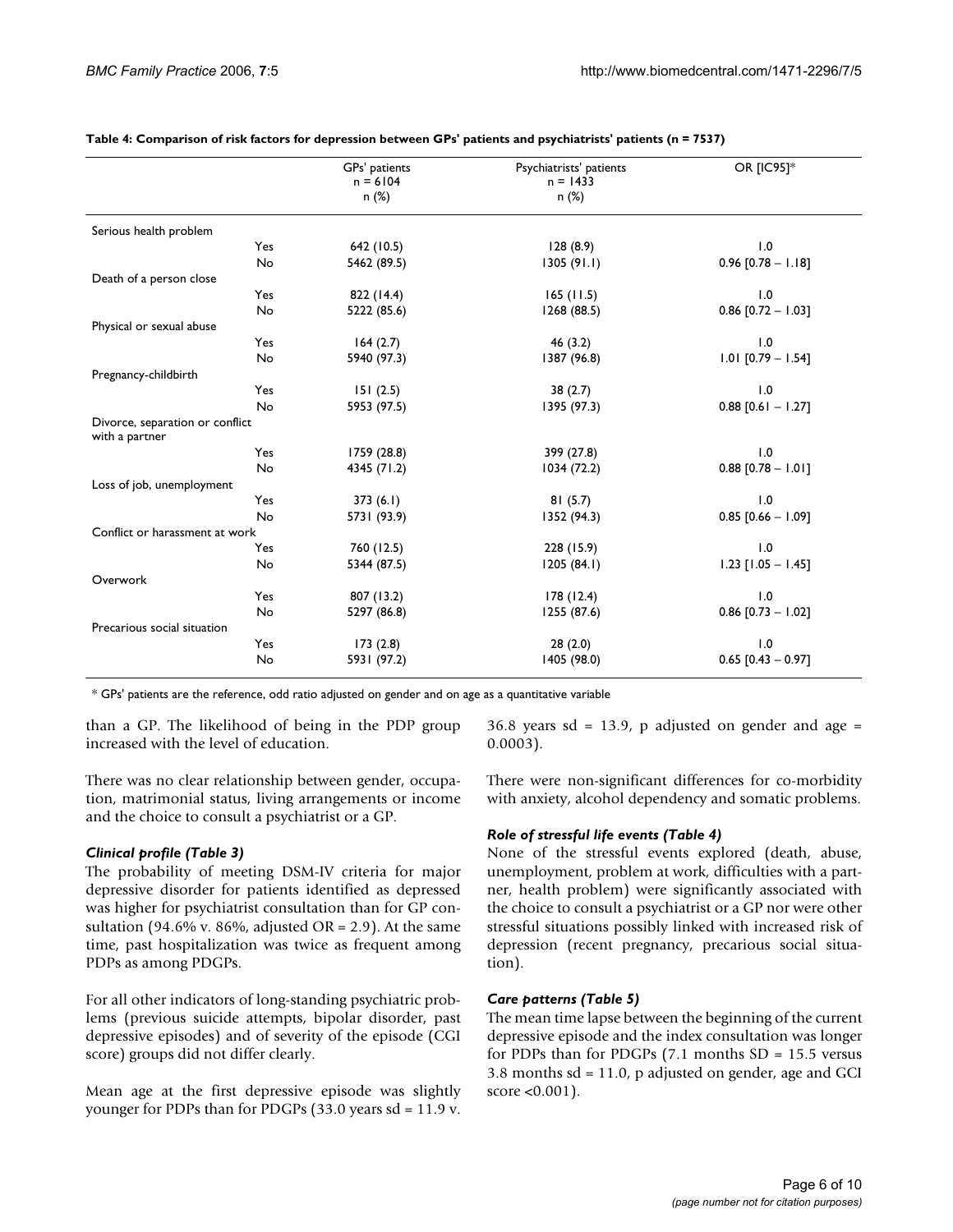|                                                      | GPs' patients | Psychiatrists' patients | OR (1) [IC95]*            |
|------------------------------------------------------|---------------|-------------------------|---------------------------|
|                                                      | $n = 6104$    | $n = 1433$              |                           |
|                                                      | n(%)          | n (%)                   |                           |
|                                                      |               |                         |                           |
| Time in care                                         |               |                         |                           |
| Less than I year                                     | 1157(19.0)    | 911(63.8)               | $14.96$ $[12.37 - 18.10]$ |
| I to 5 years                                         | 1989 (32.7)   | 366(25.6)               | 3.51 $[2.87 - 4.29]$      |
| more than 5 years                                    | 2928 (48.2)   | 151(10.6)               | 1.0                       |
| Current prescription of<br>antidepressant            |               |                         |                           |
| None                                                 | 1418 (23.2)   | 213(14.9)               | 1.0                       |
| One SSRI                                             | 4110 (67.3)   | 943 (65.8)              | $1.51$ $[1.28 - 1.78]$    |
| tricyclic                                            | 142(2.3)      | 112(7.8)                | 5.03 $[3.73 - 6.77]$      |
| Another class                                        | 185(3.0)      | 98 (6.8)                | 3.77 $[2.81 - 5.06]$      |
| 2 or more antidepressants                            | 249(4.1)      | 67(4.7)                 | $1.73$ [1.26 - 2.37]      |
| anxiolytic or hypnotic                               |               |                         |                           |
| Yes                                                  | 2706 (44.3)   | 749 (52.3)              | $1.34$ [1.19 - 1.50]      |
| No                                                   | 3398 (55.7)   | 684 (47.7)              | 1.0                       |
| antipsychotic                                        |               |                         |                           |
| Yes                                                  | 331(5.4)      | 136(9.5)                | $1.63$ [1.31 - 2.03]      |
| No                                                   | 5773 (94.6)   | 1297 (90.5)             | 1.0                       |
| Psychotherapy **                                     |               |                         |                           |
| Yes                                                  | 4406 (72.2)   | 1277(89.1)              | 3.07 $[2.57 - 3.67]$      |
| No                                                   | 1698 (27.8)   | 156(10.9)               | 1.0                       |
| Care also provided by another<br>health professional |               |                         |                           |
| Yes                                                  | 1245(20.4)    | 221(15.4)               | $0.62$ [0.53 - 0.73]      |
| No                                                   | 4859 (79.6)   | 1212(84.6)              | 1.0                       |
| Alternative or non-conventional<br>treatment ***     |               |                         |                           |
| Yes                                                  | 540 (8.8)     | 34(2.4)                 | $0.26$ [0.19 - 0.38]      |
| No                                                   | 5564 (91.2)   | 1399 (97.6)             | 1.0                       |

#### **Table 5: Comparison of medical care of GPs' patients and psychiatrists' patients**

In bold: statistically significant odds ratio ( $p < 0.05$ ) and less than 0.5 or higher than 2.0

\* GPs' patients are the reference, odd ratio adjusted on gender, on age as a quantitative variable and on the CGI-severity score

\*\* Supportive therapy, psychoanalytically oriented therapy or cognitive-behavioral therapy

\*\*\* Homeopathy, acupuncture, herbal medicine or mesotherapy

Conversely, duration of medical follow up by the practitioners was shorter for PDPs than for PDGPs.

The mean duration of the index consultation was significantly greater for PDPs  $(31.3 \text{ minutes sd} = 8.8)$  than for PDGPs (23.4 minutes  $sd = 8.5$ , p adjusted on gender, age and CGI <0.001).

A minority of patients did not receive antidepressants. SSRI was the class most often prescribed. Prescriptions of tricyclic and non-SSRI non-tricyclic antidepressants were both more frequent among PDPs than among PDGPs. Among patients treated with antidepressants, treatment was more longstanding for PDPs than for PDGPs. Treatment had been instated for over 6 months for 41.2% of PDPs and 25.7% of PDGPs (p adjusted on gender, age and  $CGI < 0.001$ ).

Prescription patterns for anxiolytics and antipsychotics (alone or in coprescription) were not significantly different in the two groups.

A large majority of patients were receiving some sort of psychotherapy with higher probability of being in psychotherapy for PDPs than for PDGPs. Regarding the different types of psychotherapy, whereas no-marked difference was observed between the groups in the frequency of supportive therapy (65.9% for PDPs versus 68.9 for PDGPs) and cognitive-behavioural therapy (6.1% for PDP v. 4.7% for PDGP), psychoanalytically-oriented therapy was 4 times more frequent among PDPs than among PDGPs (respectively 23.1% v 4.5%).

The likelihood of receiving alternative therapy was lower for PDPs than for PDGPs. Collaboration between practitioner and other health professionals was slightly more frequent for PDGPs than for PDPs.

## **Discussion**

## *Main findings*

Differences between patients considered as depressed treated in general practice and those treated by community psychiatrists related mainly to certain patient socio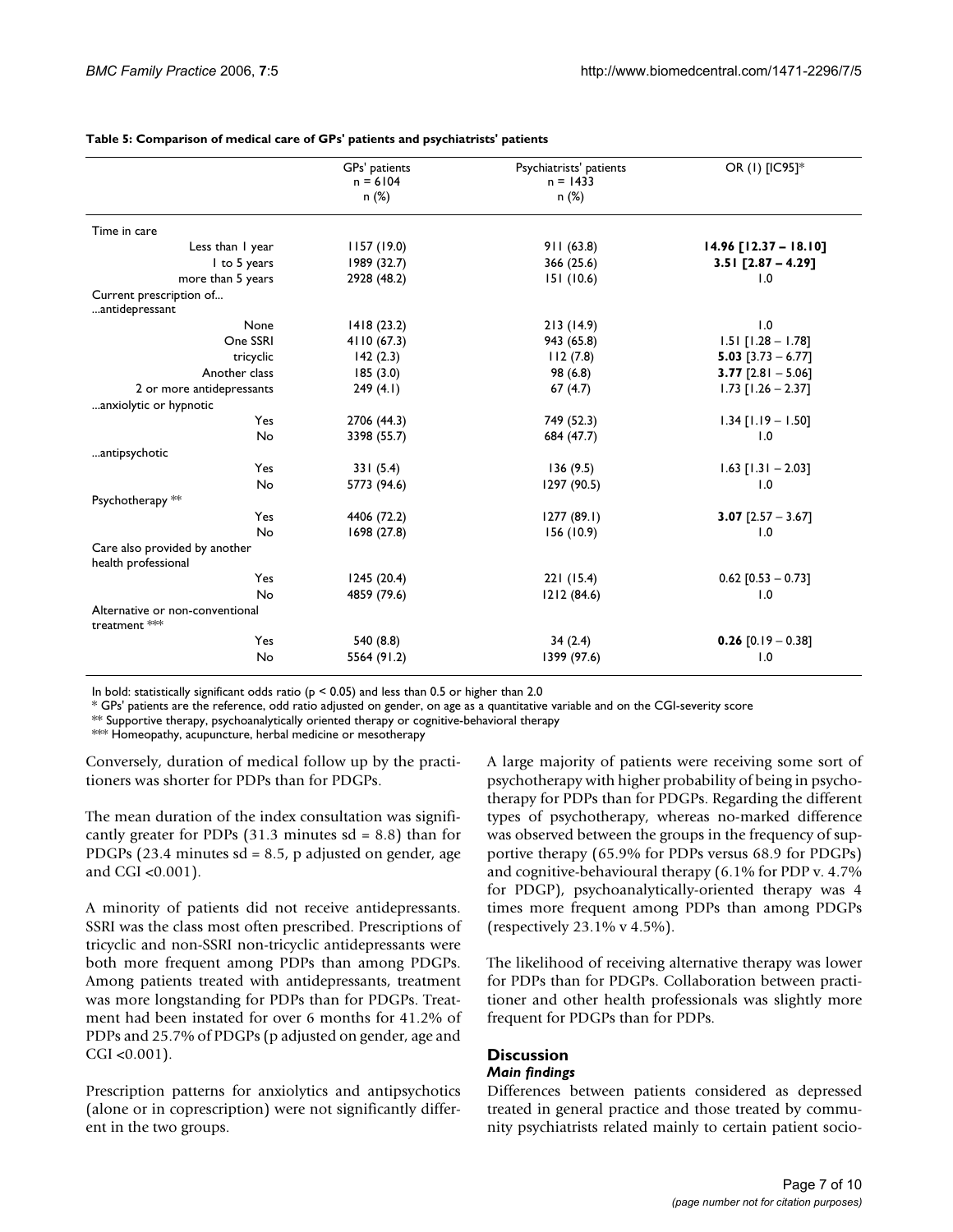demographic characteristics (education, area of residence), with few or no differences regarding clinical profile. This pinpoints the difficulty for depressed patients from lower income categories in rural areas in accessing psychiatric care in France.

If no marked difference was found between the two types of physician for antidepressants, psychotherapy as such was clearly more frequently prescribed among psychiatrist attenders and conversely non conventional treatment (homeopathy, acupuncture, herbal medicine or mesotherapy) was more frequent among GP patients.

Differences between the two patient groups and treatment patterns appear to reflect more the organization of the French care system than the competence of providers.

#### *Limitations*

Three main limitations should be noted.

First, the participation rates of GPs (26.8%) and psychiatrists (19.9%) were low, and the samples non-representative in terms of regional distribution for both GPs and psychiatrists, and in terms of gender among GPs. This may have induced a selection bias with over-representation of physicians (especially GPs) with a particular interest and training in the care of depressive patients. This could lead to underestimating differences between GPs and psychiatrists with respect to patient profile and care patterns. However this does not question the existence of such differences

Second, the study design excluded depressed patients not considered as depressed by the physicians. Several studies have found that GPs often under-diagnose depression. [8- 10] Several studies have shown that less severely depressed patients are less likely to be identified as such by GPs[13,14] This could have induced a bias via underestimation of differences in clinical severity between patients seen by GPs and psychiatrists.

Third, the method relied on psychiatrists and GPs independently selecting up to five or three patients respectively, and there was no direct clinical assessment of patients, so that the results must be suspected of being subject to possible selection bias. Clinical differences between the samples could be due to differences between psychiatrists and GPs in assessment or recording, rather than to true differences between patients.

## *Differences between depressed patients seen by GPs and those seen by psychiatrists*

Results agree with previous studies showing that attitudes toward the use of mental health services are affected by age, gender and educational status [15-18]. They show

that educational status was an important factor influencing the choice by depressed subjects of consulting either a GP or a psychiatrist, the less educated patients being less inclined to use mental health services. This is surprising because in France, patients are free to refer directly to a psychiatrist whatever their socio-demographic and clinical characteristics, with good reimbursement of specialist fees.

This difference could be explained by reluctance of subjects with minor (non-psychotic) psychiatric problems to consult a psychiatrist because of social barriers. It is however much more probably related to the existence of large unprovided rural zones, and a concentration of the psychiatric offer in the more attractive large cities. Physicians in France are free to choose their practice location. It also emphasizes the saturation of the care offer in France, especially marked for psychiatric care for lack of psychiatrists, following a decrease in the number of psychiatrists trained in the last decade[19] This generates an increase in consultation fees disadvantaging poorer clients.

Regarding the clinical profiles of patients considered as depressed by GPs and by psychiatrists, the study did not reveal very marked differences, perhaps contrary to expectations However, the practitioners are very likely to have pinpointed and included the most « characteristic » patients, which means that the results need to be received with caution.

Even if GPs' patients considered as depressed tended to have less severe depressive symptoms, no significant differences were found for other indicators of severity (comorbidity, suicidal behaviour, recurrent depression). The traditional notion that GPs mainly treat "social depressive reactions" that are not "real depression" is clearly out-dated. They also spent more time in consultation with them than with their other non-depressed patients: 23 minutes against only 14–19 minutes for GP patients overall according to the Société Française de Médecine Générale.

## *Treatment of depression*

If the well-tolerated once-a-day doses of SSRI constituted the first-line prescriptions established by both types of prescribers [20,21], psychiatrists more often prescribed tricyclic antidepressants and "new antidepressants" than GPs, perhaps because psychiatrists more often see patients after failure of the first-line of treatment (i.e. SSRI) and therefore modify therapeutic strategy, prescribing other antidepressants[22,23] The longer time lapse since the beginning of antidepressant treatment for psychiatrist patients than for GP patients reinforces the probability of this hypothesis.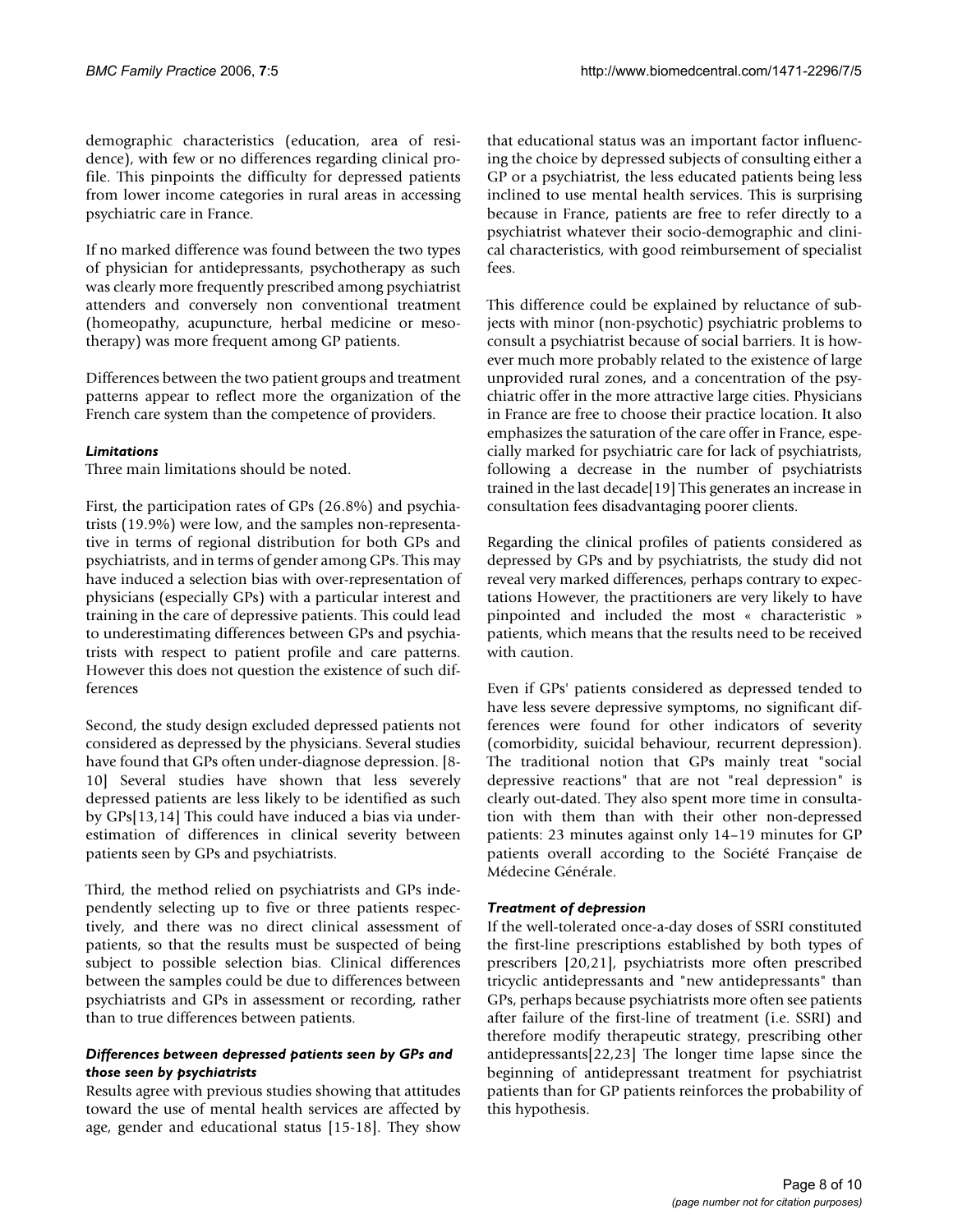Even if anxiolytics are not recommended in routine treatment for depression [24], in practice they are nevertheless often prescribed, with no differences between GPs and psychiatrists, confirming the results of a recent European study[25]

Psychotherapy (mainly supportive) was unexpectedly frequent. This result is not concordant with the fact that in France most of the GPs are not psychotherapists themselves, nor with the infrequency of double follow-up by GP and mental health professional observed in this study. It is however probably because the term "supportive psychotherapy" is understood by most GPs as a consultation that includes a mix of careful listening and personal counseling of the patient. This type of consultation takes time and may also explain the relatively long duration of GP consultations. GPs take time to listen and they do consider this sort of consultation as therapeutic in itself for depressed patients, in the same way as more structured psychotherapy. It can be added that psychotherapy has proven its efficacy in the treatment of depression, either as sole therapeutic intervention or as an adjunct to pharmacological treatment [26-29]

Non-conventional treatments are infrequent among treatments prescribed by both GPs and psychiatrists[30,31] However, these types of therapy occurred four times more frequently when a GP was consulted than when a psychiatrist was consulted. Since GPs are often the first health professional contacted for a depressive problem, they probably deal with greater patient expectations for "non aggressive" treatment than do psychiatrists. As the placebo effect is very important in mental health problems [32- 34], positive response to demands for non conventional treatment can be expected, even if the advantage of these treatments over placebos remains to be proved.

## **Conclusion**

Differences between patients mainly concerned educational level and area of residence with few differences regarding clinical profile. Differences between practices of GPs and psychiatrists appear to reflect more the organization of the French care system than the competence of providers.

## **Competing interests**

The author(s) declare that they have no competing interests.

## **Authors' contributions**

All authors conceived of the study and participated in its design and coordination and helped to draft the manuscript. All authors read and approved the final manuscript.

#### **Acknowledgements**

to Dr Michel Faruch, Psychiatrist Toulouse France, Dr Thierry Labarthe, GP Rennes France, Dr François Liard, GP Tours, France, Dr Thierry Marquet Lundbeck France (members of scientific committee of the study).

#### **References**

- 1. Spitzer RL, Kroenke K, Williams JB: **[Validation and utility of a self](http://www.ncbi.nlm.nih.gov/entrez/query.fcgi?cmd=Retrieve&db=PubMed&dopt=Abstract&list_uids=10568646)report version of PRIME-MD: the PHQ primary care study. [Primary Care Evaluation of Mental Disorders. Patient](http://www.ncbi.nlm.nih.gov/entrez/query.fcgi?cmd=Retrieve&db=PubMed&dopt=Abstract&list_uids=10568646) [Health Questionnaire.](http://www.ncbi.nlm.nih.gov/entrez/query.fcgi?cmd=Retrieve&db=PubMed&dopt=Abstract&list_uids=10568646)** *Jama* 1999, **282:**1737-1744.
- 2. WHO: **The global burden of disease.** In *The Global Burden of Disease: A comprehensive assessment of mortality and disability from diseases, injuries, and risk factors in 1990 and projected* Edited by: Murray CJ LAD. Cambridge, Harvard School of Public Health; 1996.
- 3. Alonso J, Angermeyer MC, Bernert S, Bruffaerts R, Brugha TS, Bryson H, Girolamo G, Graaf R, Demyttenaere K, Gasquet I, Haro JM, Katz SJ, Kessler RC, Kovess V, Lepine JP, Ormel J, Polidori G, Russo LJ, Vilagut G, Almansa J, Arbabzadeh-Bouchez S, Autonell J, Bernal M, Buist-Bouwman MA, Codony M, Domingo-Salvany A, Ferrer M, Joo SS, Martinez-Alonso M, Matschinger H, Mazzi F, Morgan Z, Morosini P, Palacin C, Romera B, Taub N, Vollebergh WA: **[Prevalence of](http://www.ncbi.nlm.nih.gov/entrez/query.fcgi?cmd=Retrieve&db=PubMed&dopt=Abstract&list_uids=15128384) mental disorders in Europe: results from the European [Study of the Epidemiology of Mental Disorders \(ESEMeD\)](http://www.ncbi.nlm.nih.gov/entrez/query.fcgi?cmd=Retrieve&db=PubMed&dopt=Abstract&list_uids=15128384) [project.](http://www.ncbi.nlm.nih.gov/entrez/query.fcgi?cmd=Retrieve&db=PubMed&dopt=Abstract&list_uids=15128384)** *Acta Psychiatr Scand Suppl* 2004:21-27.
- 4. Sartorius N, Ustun TB, Lecrubier Y, Wittchen HU: **Depression comorbid with anxiety: results from the WHO study on psychological disorders in primary health care.** *Br J Psychiatry* 1996, **Supplement:**38-43.
- 5. Telford R, Hutchinson A, Jones R, Rix S, Howe A: **[Obstacles to](http://www.ncbi.nlm.nih.gov/entrez/query.fcgi?cmd=Retrieve&db=PubMed&dopt=Abstract&list_uids=11818349) [effective treatment of depression: a general practice per](http://www.ncbi.nlm.nih.gov/entrez/query.fcgi?cmd=Retrieve&db=PubMed&dopt=Abstract&list_uids=11818349)[spective.](http://www.ncbi.nlm.nih.gov/entrez/query.fcgi?cmd=Retrieve&db=PubMed&dopt=Abstract&list_uids=11818349)** *Fam Pract* 2002, **19:**45-52.
- 6. Tylee A: **[Depression in the community: physician and patient](http://www.ncbi.nlm.nih.gov/entrez/query.fcgi?cmd=Retrieve&db=PubMed&dopt=Abstract&list_uids=10326870) [perspective.](http://www.ncbi.nlm.nih.gov/entrez/query.fcgi?cmd=Retrieve&db=PubMed&dopt=Abstract&list_uids=10326870)** *J Clin Psychiatry* 1999, **60 Suppl 7:**12-6; discussion 17- 8.
- 7. Goldberg D: **[Psychological disorders in general medical set](http://www.ncbi.nlm.nih.gov/entrez/query.fcgi?cmd=Retrieve&db=PubMed&dopt=Abstract&list_uids=8821917)[tings.](http://www.ncbi.nlm.nih.gov/entrez/query.fcgi?cmd=Retrieve&db=PubMed&dopt=Abstract&list_uids=8821917)** *Soc Psychiatry Psychiatr Epidemiol* 1996, **31:**1-2.
- 8. Jencks SF: **[Recognition of mental distress and diagnosis of](http://www.ncbi.nlm.nih.gov/entrez/query.fcgi?cmd=Retrieve&db=PubMed&dopt=Abstract&list_uids=3974079) [mental disorder in primary care.](http://www.ncbi.nlm.nih.gov/entrez/query.fcgi?cmd=Retrieve&db=PubMed&dopt=Abstract&list_uids=3974079)** *Jama* 1985, **253:**1903-1907.
- 9. Wells KB, Stewart A, Hays RD, Burnam MA, Rogers W, Daniels M, Berry S, Greenfield S, Ware J: **[The functioning and well-being of](http://www.ncbi.nlm.nih.gov/entrez/query.fcgi?cmd=Retrieve&db=PubMed&dopt=Abstract&list_uids=2754791) [depressed patients. Results from the Medical Outcomes](http://www.ncbi.nlm.nih.gov/entrez/query.fcgi?cmd=Retrieve&db=PubMed&dopt=Abstract&list_uids=2754791) [Study.](http://www.ncbi.nlm.nih.gov/entrez/query.fcgi?cmd=Retrieve&db=PubMed&dopt=Abstract&list_uids=2754791)** *Jama* 1989, **262:**914-919.
- 10. Klinkman MS: **[The role of algorithms in the detection and](http://www.ncbi.nlm.nih.gov/entrez/query.fcgi?cmd=Retrieve&db=PubMed&dopt=Abstract&list_uids=12625795) [treatment of depression in primary care.](http://www.ncbi.nlm.nih.gov/entrez/query.fcgi?cmd=Retrieve&db=PubMed&dopt=Abstract&list_uids=12625795)** *J Clin Psychiatry* 2003, **64 Suppl 2:**19-23.
- 11. APA: **Diagnostic and statistical manual of mental disordersfourth edition.** Washington, DC, American Psychiatric Association; 1994.
- 12. Guy W: **Clinical Global Impressions.** In *ECDEU Assessment Manual for psychopharmacology, revised* Rockville, National Institute of mental health (Ed.); 1976.
- 13. Williams JWJ, Rost K, Dietrich AJ, Ciotti MC, Zyzanski SJ, Cornell J: **[Primary care physicians' approach to depressive disorders.](http://www.ncbi.nlm.nih.gov/entrez/query.fcgi?cmd=Retrieve&db=PubMed&dopt=Abstract&list_uids=9932074) [Effects of physician specialty and practice structure.](http://www.ncbi.nlm.nih.gov/entrez/query.fcgi?cmd=Retrieve&db=PubMed&dopt=Abstract&list_uids=9932074)** *Arch Fam Med* 1999, **8:**58-67.
- 14. Simon GE, VonKorff M: **[Recognition, management, and out](http://www.ncbi.nlm.nih.gov/entrez/query.fcgi?cmd=Retrieve&db=PubMed&dopt=Abstract&list_uids=7842160)[comes of depression in primary care.](http://www.ncbi.nlm.nih.gov/entrez/query.fcgi?cmd=Retrieve&db=PubMed&dopt=Abstract&list_uids=7842160)** *Arch Fam Med* 1995, **4:**99-105.
- 15. Harman JS, Schulberg HC, Mulsant BH, Reynolds CF: **[The effect of](http://www.ncbi.nlm.nih.gov/entrez/query.fcgi?cmd=Retrieve&db=PubMed&dopt=Abstract&list_uids=11742610) [patient and visit characteristics on diagnosis of depression in](http://www.ncbi.nlm.nih.gov/entrez/query.fcgi?cmd=Retrieve&db=PubMed&dopt=Abstract&list_uids=11742610) [primary care.](http://www.ncbi.nlm.nih.gov/entrez/query.fcgi?cmd=Retrieve&db=PubMed&dopt=Abstract&list_uids=11742610)** *J Fam Pract* 2001, **50:**1068.
- 16. Leaf PJ, Bruce ML, Tischler GL, Holzer CE: **[The relationship](http://www.ncbi.nlm.nih.gov/entrez/query.fcgi?cmd=Retrieve&db=PubMed&dopt=Abstract&list_uids=10281769) [between demographic factors and attitudes toward mental](http://www.ncbi.nlm.nih.gov/entrez/query.fcgi?cmd=Retrieve&db=PubMed&dopt=Abstract&list_uids=10281769) [health services.](http://www.ncbi.nlm.nih.gov/entrez/query.fcgi?cmd=Retrieve&db=PubMed&dopt=Abstract&list_uids=10281769)** *J Community Psychol* 1987, **15:**275-284.
- 17. Alonso J, Angermeyer MC, Bernert S, Bruffaerts R, Brugha TS, Bryson H, Girolamo G, Graaf R, Demyttenaere K, Gasquet I, Haro JM, Katz SJ, Kessler RC, Kovess V, Lepine JP, Ormel J, Polidori G, Russo LJ, Vilagut G, Almansa J, Arbabzadeh-Bouchez S, Autonell J, Bernal M, Buist-Bouwman MA, Codony M, Domingo-Salvany A, Ferrer M, Joo SS, Martinez-Alonso M, Matschinger H, Mazzi F, Morgan Z, Morosini P, Palacin C, Romera B, Taub N, Vollebergh WA: **[Use of mental](http://www.ncbi.nlm.nih.gov/entrez/query.fcgi?cmd=Retrieve&db=PubMed&dopt=Abstract&list_uids=15128387) health services in Europe: results from the European Study [of the Epidemiology of Mental Disorders \(ESEMeD\) project.](http://www.ncbi.nlm.nih.gov/entrez/query.fcgi?cmd=Retrieve&db=PubMed&dopt=Abstract&list_uids=15128387)** *Acta Psychiatr Scand Suppl* 2004:47-54.